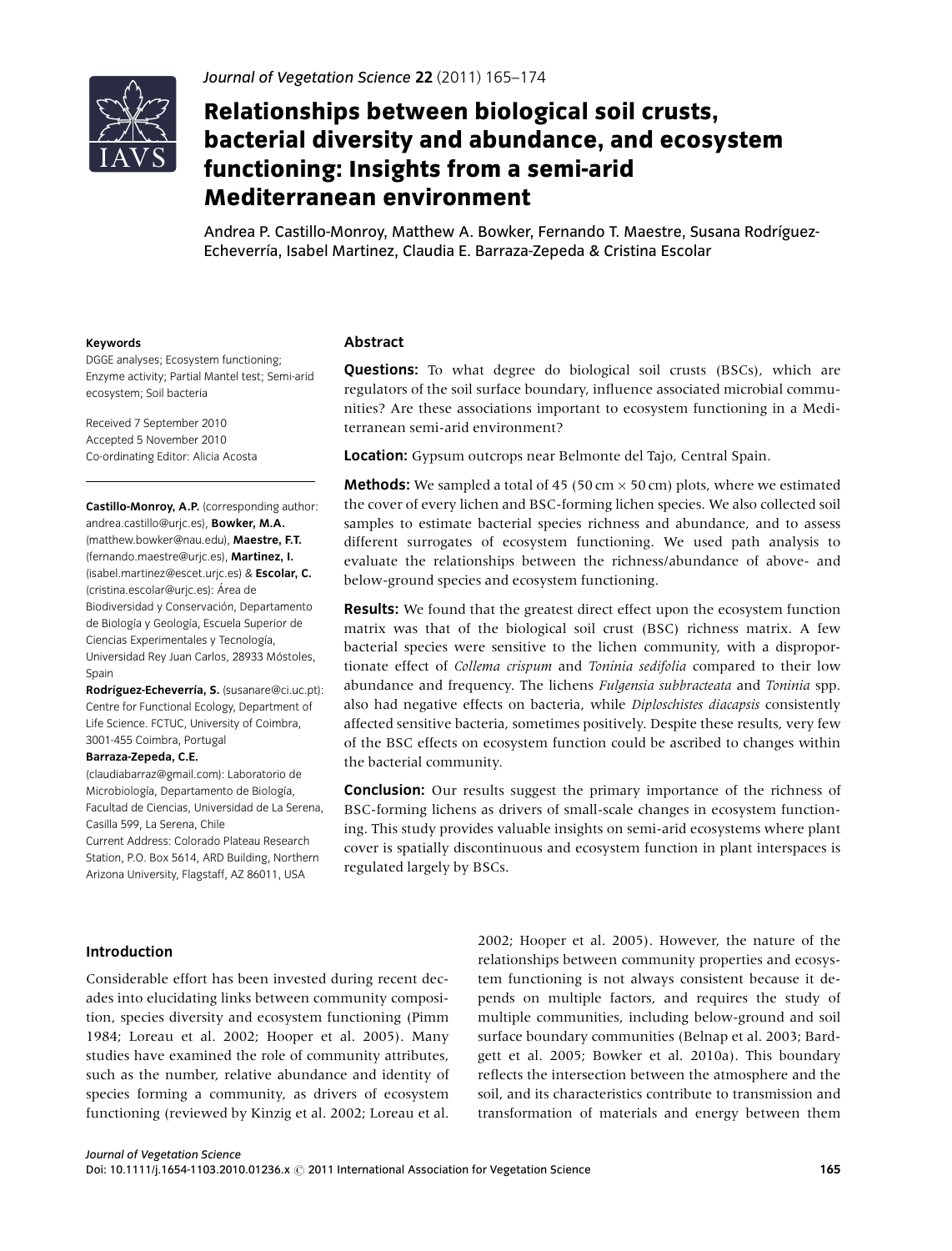(Belnap et al. 2003). The soil surface boundary has special properties in arid and semi-arid environments because most of the area in these ecosystems is unvegetated (Turner et al. 2001; Belnap et al. 2003; Strayer et al. 2003). Below-ground communities may affect aboveground components by regulating nutrient flows, litter decomposition and root herbivory in a variety of ecosystems (Bonkowski & Roy 2005; Reed & Martiny 2007). The influence of soil biota on plant community composition has also been examined (Wardle et al. 1999; Porazinska et al. 2003; De Deyn et al. 2004). However, to our knowledge, no study has attempted to partition the relative functional contributions of semi-arid biotic communities regulating soil surface boundaries and closely associated below-ground microbiota.

In arid and semi-arid regions, the distribution of vegetation exhibits marked patchiness, with discrete patches of vascular plants and ''open'' areas devoid of vascular vegetation (Valentin et al. 1999). In the latter, the soil surface boundary is often occupied and regulated by biological soil crusts (BSCs). These crusts are usually composed of mosses, lichens and cyanobacteria, among other organisms. Biological soil crusts normally constitute a thin mantle that penetrates the upper millimeters of the soil, but their impact on ecosystem functioning can be quite strong because most inputs to and losses from semiarid soils must pass through the boundary created by them (Belnap & Lange 2003). Among other functions, BSCs control the local hydrological cycle (Belnap et al. 2005), stabilize the soil against erosion (Belnap & Gillete 1998; Reynolds et al. 2001) and modulate carbon (Maestre & Cortina 2003; Thomas et al. 2008) and nitrogen (Castillo-Monroy et al. 2010; Delgado-Baquerizo et al. 2010) cycles. Despite the large body of literature on BSCs, many aspects of their ecology remain little studied, especially those related to their associated below-ground heterotrophic microbial populations. Most studies on this topic have evaluated the effects of broad types of BSC (e.g. crust dominated by lichens and mosses versus crust dominated by cyanobacteria) on particular groups of microorganisms (e.g. García-Pichel et al. 2001; Yeager et al. 2004; Johnson et al. 2005; Gundlapally & Garcia-Pichel 2006; Soule et al. 2009; Zaady et al. 2010). However, little is known about the effects of particular BSC attributes on soil microbial communities. Attributes of BSCs such as diversity, cover and spatial pattern have been found to affect ecosystem processes and variables related to nutrient cycling (Maestre et al. 2005; Bowker et al. 2010a), and thus it is likely that they will also affect the attributes of the microbial communities, and in turn, the functional roles played by these microbes. Biological soil crusts can also be seen as a microcosm of above- and below-ground interactions and their impact on ecosystem

functioning because the photoautotrophic lichens of BSCs behave in some ways like miniature vascular plants, and the associated bacteria are not unlike rhizosphere bacteria (Bowker et al. 2010a).

In this study, we quantified the abundance and richness of both BSCs and associated bacteria using cultureindependent molecular approaches and cultivation methods, and related these community attributes to several surrogates of ecosystem functioning. To our knowledge, this is the first attempt to partition the functional attributes of the autotrophic and heterotrophic components of BSCs, and to examine the effects of the autotrophic component on the heterotrophic component at a high taxonomic resolution. We addressed the following questions: (i) to what degree are the richness and abundance of soil surface boundary and below-ground communities related, and (ii) are these associations important to ecosystem functioning in a Mediterranean semi-arid environment?

## Methods

#### Study area and sampling design

The study was conducted in gypsum outcrops near Belmonte del Tajo, Madrid province, in central Spain (40°7'3"N, 3°18'3"W, 686 m a.s.l.; 8° slope; 220° southwest aspect). The climate is Mediterranean semi-arid, with a mean annual temperature and rainfall of  $14^{\circ}$ C and 452 mm, respectively. The studied outcrops are surrounded by a well-preserved forest of Quercus ilex L. and Pinus halepensis Miller, but perennial plant cover within them remains below 20%. The open areas between perennial plants are colonized by well-developed BSCs dominated by lichens such as Diploschistes diacapsis (Ach.) Lumbsch, Squamarina lentigera (Weber) Poelt, Fulgensia subbracteata (Nyl.) Poelt, Toninia sedifolia (Scop.) Timdal and Psora decipiens (Hedw.) Hoffm (Maestre et al. 2008).

A total of  $45$  (50 cm  $\times$  50 cm) plots, spread over a homogeneous area of 1.3 ha, were placed non-randomly on bare ground areas with well-developed BSCs located in the spaces between perennial plants. This non-random placement of plots is commonly followed with these organisms because of their small size and their high within-site spatial variability (Maestre et al. 2005; Bowker et al. 2006, 2010b; Martínez et al. 2006). We established a minimum separation distance between plots of 0.7 m to minimize the risk of sampling non-independent areas because of the small-scale spatial structure of the communities studied (Maestre et al. 2005). During the winter of 2005 and the spring of 2006, we surveyed the richness and abundance of BSC-forming soil lichens, which are the dominant BSC component in the study area. We used cover as a surrogate of species abundance because of the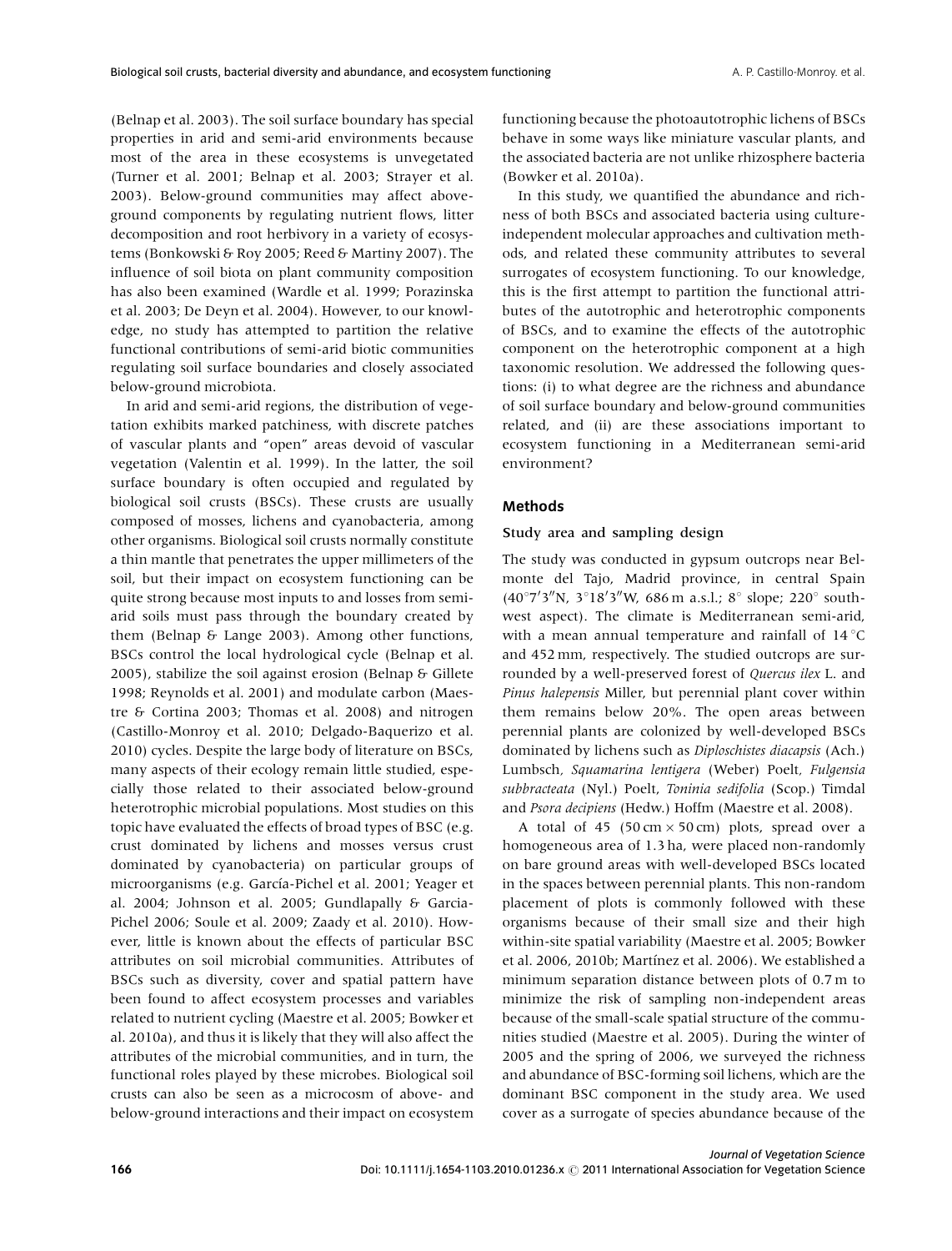inherent difficulties associated with the definition of individuals in soil lichens, and because cover is a good estimator of biomass in these organisms (Bowker et al. 2008). For the estimation of lichen cover, each plot was divided into 100 (5 cm  $\times$  5 cm) sampling quadrats, and the cover of every lichen species was estimated. The average cover of a given species in the 100 quadrats was used as our estimate of total plot cover for that species. Species richness was estimated as the number of lichen species present in each plot.

To study soil bacterial communities, and to estimate surrogates of ecosystem functioning, we collected five soil samples in each plot using a 5-cm diameter core (0-1 cm depth). Soil sampling was conducted in all plots in late September 2006, when the soil was dry after a pronounced summer drought. Soil samples were bulked and homogenized in the field to obtain a composite sample for each plot. Soil subsamples (10 g) were stored in plastic bags at  $-80^{\circ}$ C until DNA analyses (see below). The remaining soil was air dried in the laboratory over several weeks. After drying, lichen and moss colonies were removed by hand and soils were passed through a 2-mm sieve to remove rocks, litter and remaining bryophyte or lichen fragments.

# Characterization of bacterial communities

We characterized the abundance of active bacteria using a culture-based technique, and community richness and presence/absence of bacterial taxa using a culture-independent technique (PCR-DGGE). While colony-forming bacteria represent a limited fraction of the total bacterial community, culture-based methods can still provide high quality information on potential metabolic activity and on the role that heterotrophic bacteria play in biogeochemical cycles (Zaccone et al. 2002; Gundlapally & Garcia-Pichel 2006). PCR-DGGE is one of the most effective, high-throughput techniques used to estimate bacterial richness and microbial community structure in environmental samples (Gelsomino et al. 1999; Lorenzo et al. 2010; Zaady et al. 2010). However, the use of DGGE to estimate bacterial abundance and diversity is problematic because of subjectivity in comparing band intensity (Forney et al. 2004). Thus, we combined culture-based and molecular methods to complement each other and obtain a more complete picture of bacterial abundance and richness.

For estimating the abundance of culturable bacteria, we transferred 40 g of air-dried soil from each plot to dilution bottles containing 90 ml of sterile deionized water. Bottles were allowed to stand on a magnetic stirrer for 15 min and then the soil was dispersed with the magnetic stirrer bar  $(2.5 \text{ cm} \times 0.8 \text{ cm})$  at about 2800 rpm

for 15 min. Immediately after dispersion, we made five series of ten-fold dilutions of the suspension by pipetting 1-ml aliquots into tubes containing 9 ml of sterile deionized water. Final dilutions were  $10^{-6}$ -fold. To count total aerobic–mesophyllic–heterotrophic bacteria, 1-ml aliquot of the final three dilutions were transferred to 9-cm diameter Petri dishes (replicated twice) containing 20 ml of molten medium R2A agar (Difco, Detroit, MI, USA). Finally, we added  $100 \mu g g^{-1}$  of cycloheximide to each Petri dish to prevent fungal growth. Plates were put in an incubator at 30 $\degree$ C, and colonies were counted after 72 h. The isolated colonies were characterized according to development in space relative to the shape, size, elevation, area, edges, density and consistency. Bacterial abundance was defined as number of culturable bacteria per gram of soil, and bacterial richness was defined as number of different colony-forming units (CFU) per soil sample.

For assessing bacterial richness, we extracted total DNA from the frozen soil samples using the UltraClean<sup>TM</sup> Soil DNA Isolation Kit (MoBio Laboratories Inc., Carlsbad, CA, USA) according to the manufacturer's instructions. DNA was checked for quality on 1% agarose TAE-gels (Trisacetic acid, ethylenediaminetetraacetic acid) by standard gel electrophoresis followed by SYBR green staining. We used the bacteria-specific primers EUB (5'-ACTCCTAC GGGAGGCAGAAG-3') and EUB518 (5'-ATTACCGCGGC TGCTGG-3') to amplify approximately 259 bp of the 16S rDNA gene (Fierer et al. 2005). A GC clamp (CGCCCG GGGCGCGCCCCGGGCGGGGCGGGGGCACGGGGG) was attached to the 5'-end of primer EUB to improve band separation during DGGE. All PCRs were performed in 25 µl using Takara Ex Taq DNA polymerase premix PCR kits. Amplifications were performed on a Mjmini thermal cycler (BioRad, Laboratories Inc., Hercules, CA, USA) with the following cycling parameters:  $94^{\circ}$ C for 9 min, 30-36 cycles of denaturation at 94  $\degree$ C for 1 min; annealing at 53 °C for 1 min; extension at 72 °C for 1 min; and a final extension at 72 °C for 9 min. Products were checked for quality on 1% agarose gels stained with SYBR green (Øvreås et al. 1997). Fifteen microliters of the PCR products were analysed with denaturing gradient gel electrophoresis (DGGE) using a DGGE-2401 System (C.B.S. Scientific Company, Del Mar, CA, USA). Gels contained 10% polyacrylamide (37:1 acrylamide/bisacrylamide) in  $0.5 \times$  TAE and a denaturing gradient of 35-60%, where 100% denaturing is defined as containing 7 M urea and 40% (v/v) formamide (Muyzer & Smalla 1998). Gels were run 20 min at 20 V and 16 h at 80 V with constant temperature of 60 $\degree$ C, subsequently stained with a 1:10 000 dilution of SYBR gold (Molecular Probes) in  $0.5 \times$  TAE for 30 min and photographed under ultraviolet light. Gel digital images were analysed with the software GelCompar II version 4.0 (Applied Maths, Kortrijk,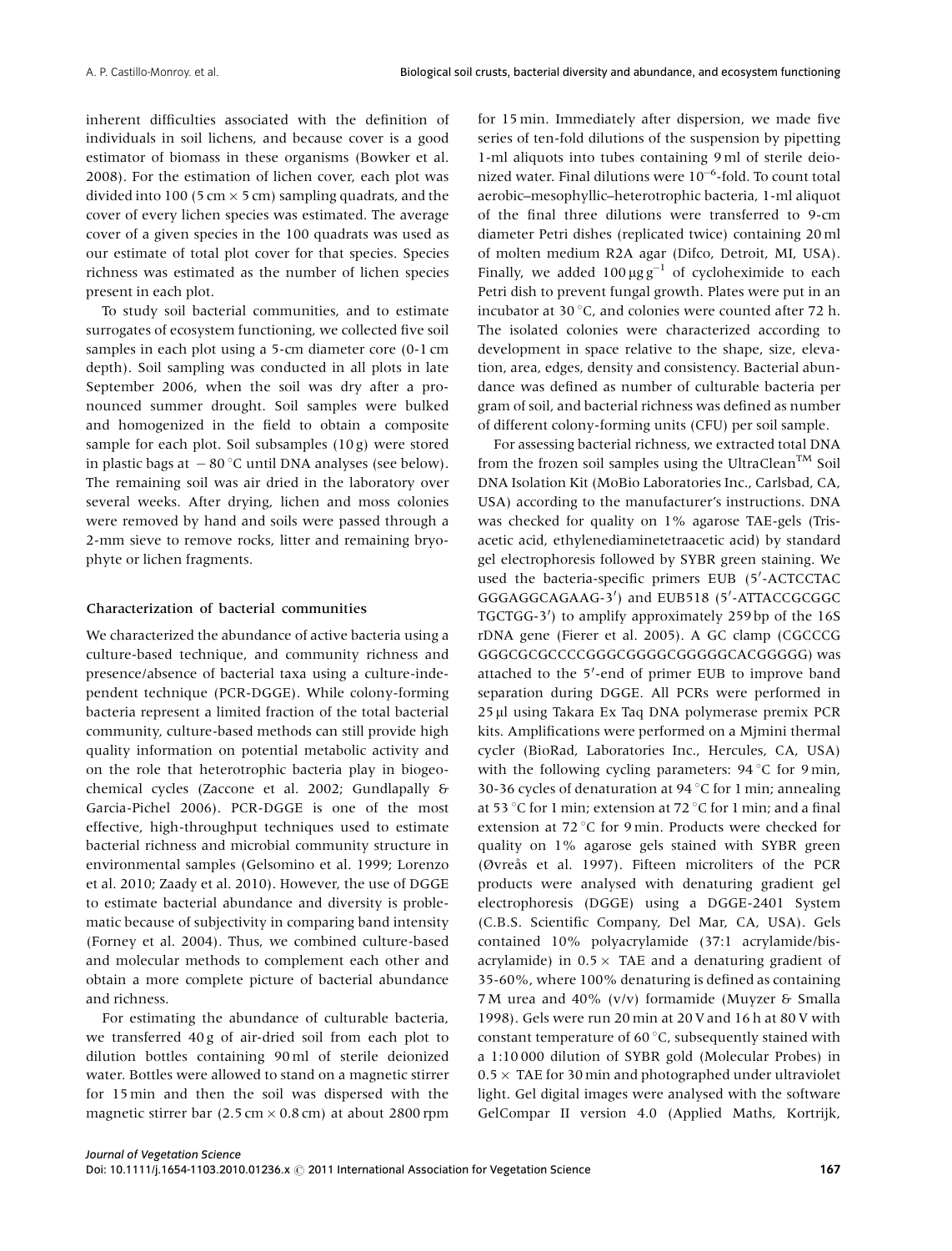Belgium). Each detected band was defined as a bacterial strain (Appendix S1), and the number of bands was defined as the genotypic richness of each sample (hereafter "bacterial richness").

# Measuring ecosystem functioning

Soil enzymes strongly influence the functioning of soil ecosystems, as they catalyze several important reactions involved in the decomposition of organic matter and in the cycling of key nutrients such as N and P (Dick 1994; Makoi & Ndakidemi 2008). Thus, we measured the activity of three soil enzymes related to the carbon (bglucosidase), nitrogen (urease) and phosphorus (phosphatase) cycles as surrogates of ecosystem functioning. Urease activity was determined as the amount of  $\mathrm{NH}_4^+$ released from 0.5 g of soil after incubation for 90 min with 6.4% urea at 30 $^{\circ}$ C in phosphate buffer (pH 7), as described in Nannipieri et al. (1980). Phosphatase activity was measured by determination of the amount of p-nitrophenol (PNF) released from 0.5 g soil after incubation at 37 °C for 1 h with the substrate p-nitrophenyl phosphate in MUB buffer (pH 6.5; Tabatabai & Bremner 1969). The activity of  $\beta$ -glucosidase was assayed according to Tabatabai (1982), following the procedure for phosphatase, but using  $p$ -nitrophenyl- $\beta$ -D-glucopyranoside as substrate and trishydroxymethyl aminomethane instead of NaOH when preparing the buffer.

#### Statistical analyses

We evaluated the relationships between the richness and abundance of both BSCs and bacteria and the different surrogates of ecosystem functioning using path analysis (Shipley 2002) based upon partial Mantel statistics (Smouse et al. 1986). We based the analysis on Mantel statistics rather than univariate correlation statistics because this approach compares the correlation between two or more matrices composed of multiple variables. Path analysis allows us to move beyond bivariate correlation statistics and partition multiple pathways that one variable may have upon another and calculate direct and indirect effects and their total. A path coefficient, ranging from 0 to 1 and analogous to a regression weight or partial correlation coefficient, is estimated and describes the strength of each pathway. We proposed an a priori model in which the richness and abundance of the lichen component of the BSCs were inter-correlated and exerted direct effects on the same properties of the soil bacteria and on ecosystem functions (Fig. 1). The bacterial richness and abundance also exerted direct effects upon ecosystem functions. The variables in this model were a mixture of univariate (lichen richness, lichen abundance, bacterial abundance) and multivariate matrices (bacterial



Fig. 1. Final partial Mantel path analysis. Boxes represent matrices of conceptually related variables. Numbers adjacent to arrows are partial Mantel coefficients, analogous to regression weights among matrices rather than univariate variables, and indicative of the effect size of the relationship. Width of arrows is proportional to path coefficients.  $^{*}P < 0.05, ^{**}P < 0.01.$ 

richness, ecosystem functions). The crust abundance matrix contained the average of the cover of all lichens per plot. The crust richness matrix contained total lichen species richness. The bacterial abundance matrix contained total number of culturable bacteria per gram of soil. The bacterial richness matrix contained total number of bacterial CFUs and the number of strains estimated from the DGGE analysis. The ecosystem function matrix contained the activities of the three soil enzymes analysed.

We used a partial Mantel test approach to estimate path coefficients, using the Euclidean distance to construct our distance matrices. Our a priori model was saturated, meaning that there was a direct uni- or bi-directional relationship between pairing of variables. This precludes an overall test of fit, but still allows for partitioning effects among multiple pathways. Partial and bivariate Mantel statistics were obtained in R 2.6.2 [\(http://www.r-project.](http://www.r-project.org/) [org/\)](http://www.r-project.org/), using the ECODIST package (Goslee & Urban 2007). Indirect, and total effects of variables, and  $R^2$  of endogenous variables were calculated by hand according to McCune & Grace (2002).

In addition to our Mantel test-based path analysis, we also conducted a more detailed analysis on the effects of community structure in BSC-forming lichens upon the presence and absence of underlying soil bacterial taxa. We also used the Mantel test as an overall test of correlation between an untransformed matrix containing the abundance of lichens by species, and a presence/absence matrix of all bacterial strains encountered. We used the Bray-Curtis distance in these analyses because zeros were very common in the data.

We also used an ordination-based approach to determine if particular lichen species have an especially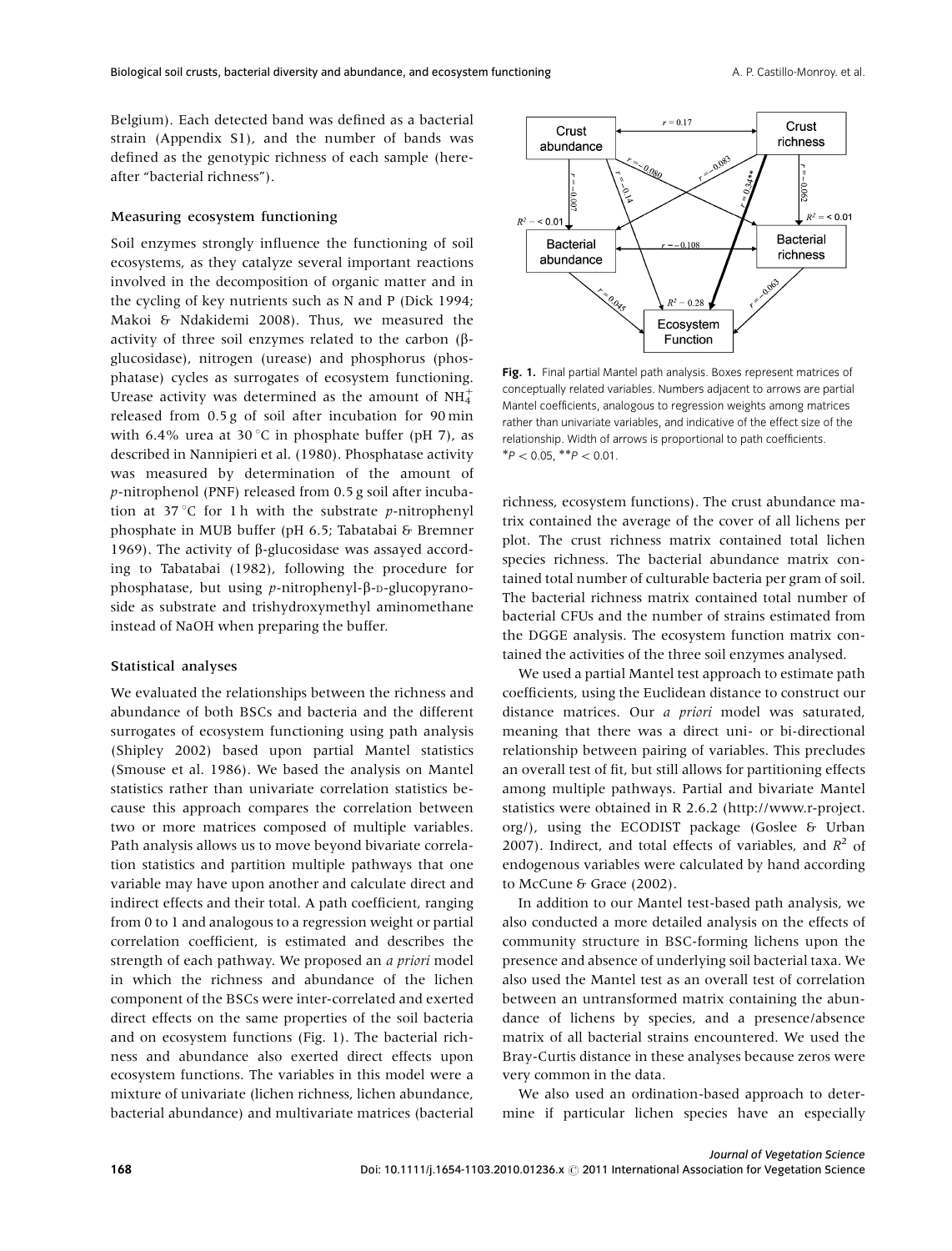important effect on the bacterial community. Because there are many possible pair-wise correlation tests among pairs of lichen and bacterial species, this approach is more efficient than conducting univariate tests. We created an NMDS ordination of the lichen data, again using Bray-Curtis distance. We created a joint biplot wherein vectors are added to the ordination representing the correlation of presence or absence of bacterial strains to the lichen ordination. To reduce the number of bacterial strains to only those that were most sensitive to lichens, we used an  $R<sup>2</sup>$  cutoff of 0.15 (corresponding to a P value of about 0.001) to choose the bacterial vectors that were added to the biplot. These selected vectors are henceforth called ''sensitive'' bacteria or bacterial taxa. For each of these cases, one at a time, we rotated the lichen ordination to maximize correlation with this sensitive bacterial vector. In this procedure, the first axis of the ordination is realigned so that it parallels the bacterial vector being considered. After the rotation, we obtained the Pearson correlations between the various lichen species and this axis. This exercise was repeated for 11 sensitive taxa. We analysed the resultant sets of correlation statistics in two ways using one-sample t-tests. First, we simply tested whether these correlations of a given lichen species tended to depart from a mean of zero; this test helps us identify whether a lichen species tends to exert negative (if mean correlation is distinct from zero and negative) or positive (if mean correlation is distinct from zero and positive) effects on the sensitive bacteria. Second, we repeated the one-sample t-test for each lichen species, instead using the absolute value of its correlations with sensitive bacteria. This test is focused on the magnitude of correlations rather than the sign; it helps identify species that tend to exert strong effects, whether they are negative, positive, or a mixture. The ordination-based approach was conducted using the PC-Ord package v. 4.01 (MjM Software Design, Gleneden Beach, OR, USA).

## Results

Our path model was able to explain 28% of the variance in the ecosystem functioning matrix. The greatest effect upon this matrix was the BSC richness matrix  $(r=0.34)$ . Biological soil crust richness and abundance matrices were positively and negatively correlated, respectively, with ecosystem functioning. Bacterial richness and abundance had only weak effects on ecosystem functioning, and were negatively and positively correlated, respectively (Fig. 1).

The total effect of BSC richness on ecosystem functioning was higher than all other variables in the model  $(r=0.30)$ . The total effect of bacterial richness and BSC abundance was negatively related to ecosystem functionTable 1. Final results of partial Mantel path analysis showing the direct, indirect and total effects that one variable may have upon another.

| Predictor          | Response variable   | Direct<br>effect | Indirect<br>effect | Total<br>effect |
|--------------------|---------------------|------------------|--------------------|-----------------|
|                    |                     |                  |                    |                 |
| Crust abundance    | Bacterial abundance | $-0.012$         | 0.00               | $-0.012$        |
| Crust abundance    | Bacterial richness  | $-0.090$         | 0.00               | $-0.090$        |
| Crust abundance    | Ecosystem           | $-0.068$         | 0.062              | $-0.006$        |
|                    | functioning         |                  |                    |                 |
| Crust abundance    | Crust richness      | 0.17             | 0.00               | 0.17            |
| Crust richness     | Bacterial abundance | $-0.078$         | 0.00               | $-0.078$        |
| Crust richness     | Bacterial richness  | $-0.068$         | 0.00               | $-0.068$        |
| Crust richness     | Ecosystem           | 0.32             | $-0.023$           | 0.30            |
|                    | functioning         |                  |                    |                 |
| <b>Bacterial</b>   | Ecosystem           | 0.023            | 0.006              | 0.029           |
| abundance          | functioning         |                  |                    |                 |
| <b>Bacterial</b>   | Bacterial richness  | $-0.10$          | 0.00               | $-0.10$         |
| abundance          |                     |                  |                    |                 |
| Bacterial richness | Ecosystem           | $-0.075$         | $-0.004$           | $-0.079$        |
|                    | functioning         |                  |                    |                 |

ing in both cases, albeit quite weakly  $(r = -0.079$  and 0.006, respectively). However, total effects of bacterial abundance and BSC richness were both positively related to ecosystem functioning  $(r=0.029$  and 0.30, respectively; Table 1).

The matrices containing lichen abundance for each species and bacterial presence/absence were essentially uncorrelated  $(r = -0.01, P = 0.75)$ . However, there were a few bacterial species whose presence was sensitive to the lichen community structure, and some lichens had an effect on these species disproportionate to their abundance (Appendix S2). Despite its low abundance in the study area (Appendix S3), Collema crispum exerted the strongest average effect on the sensitive bacterial taxa (mean  $|r| = 0.55$ ). Toninia sedifolia was also rather influential, considering its abundance (mean  $|r| = 0.43$ ). Several of the dominant lichen species also affected the sensitive bacteria, including Diploschistes diacapsis, Fulgensia subbracteata, Psora decipiens and Squamarina lentigera (mean  $|r| = 0.40$ ). Several species tended to exhibit antibacterial characteristics (e.g. Toninia spp., Collema crispum, Squamarina cartilaginea, Lepraria crassissima and Endocarpon pusillum), whereas D. diacapsis showed a mixture of negative and positive effects on the sensitive bacterial taxa. No lichen species consistently had positive effects on sensitive bacteria.

# Discussion

# Effects of BSC-forming lichens on composition of the bacterial community

The links between above- and below-ground diversity in the studied ecosystem were not very strong. However, we found that the presence of some bacterial species was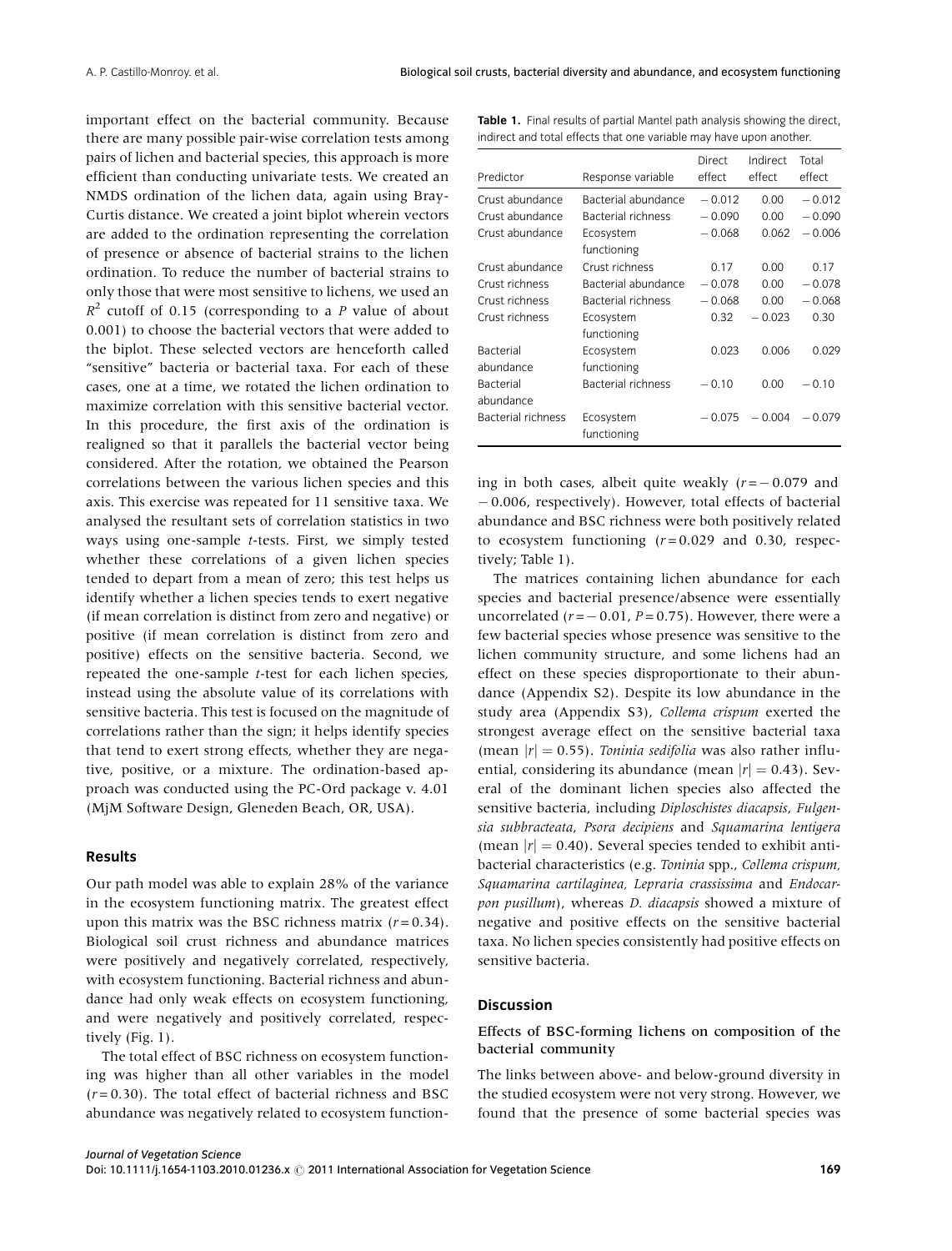sensitive to the structure of the lichen community. The effects of BSC-forming lichens on sensitive bacteria were often disproportionate to their abundance and frequency. For example, Toninia sedifolia was present in just 5% of the plots, but exerted a significant negative effect on the sensitive bacterial taxa, while Cladonia convoluta, present in 97% of the plots, was not a major player in shaping the bacterial composition, and exerted both positive and negative effects on sensitive bacteria, with a mean effect near zero. These results agree with those of Stark & Hyvärinen (2003), who found that the leaching of *Clado*nia sp. did not change the amount of microbial biomass in soil. In the same direction, Stark et al. (2007) found no significant effects of Cladonia stellaris on soil microbial respiration. However, the antibacterial activity of extracts of Cladonia sp. has been revealed in the laboratory (Rankovic et al. 2009) and in the field (Akpinar et al. 2009). Squamarina lentigera, a species with similar chemical characteristics to Cladonia sp. (Nimis & Martellos 2004; see Appendix S4), is very frequent in the sampled plots (present in 79% of plots), and consistently exerted negative effects on the bacterial community studied. Interestingly, *Diploschistes diacapsis*  $-$  *a ubiquitous (frequency of* 100%) and often very abundant species at our study site  $$ did not have consistent positive or negative effects, but rather a mixture of the two, on the sensitive bacteria. This agrees with Saenz et al. (2006), who found that D. scruposus only had a small inhibitory effect on soil bacteria in southern Spain. Collema crispum is a nitrogenfixing lichen that is very frequent (present in 79% of the sampled plots) but not very abundant (average cover is 23%) in our study area (Appendix S3). Like many Nfixers, Collema spp. are early successional lichens capable of colonizing nutrient-poor and degraded sites (Lange et al. 1998). Accordingly, C. crispum has been positively associated with bare soil cover in gypsum outcrops of central and SE Spain (Martínez et al. 2006). In our study area, this species does not seem to facilitate the occurrence of other lichen species (Maestre et al. 2009). Here, we found that *C. crispum* had a negative effect on several sensitive bacterial species. Similar results were found by Martínez et al. (2006), who observed that this lichen was negatively associated with soil respiration in a gypsum site close to our study area. Overall, these results suggest that, although C. crispum is a good colonizer, it does not facilitate the establishment of other lichen and bacterial species in gypsum soils.

No lichen species had consistent positive effects on bacterial strains, but species such as C. crispum, Endocarpon pusillum, Fulgensia subbracteata, Lepraria crassissima, Squamarina cartilaginea, Toninia sedifolia and T. tininiana tended to have negative effects on soil bacteria. To our knowledge, this is the first field study reporting such multiple negative effects of co-occurring BSC-forming lichens in a field study. Our experimental design and measurements cannot provide a detailed understanding of the processes underlying these relationships, which may be mediated by multiple mechanisms. One of them is the chemical interactions mediated by secondary metabolites, which is common in BSC-forming lichens such as those that have been studied (Fahselt 1994). Most of the lichens mentioned above contain secondary compounds (Appendix S4), which are believed to have antimicrobial and allelopathic properties, among other functions (Lawrey 1989; Fahselt 1994; Gauslaa 2004), but the ecological roles of these substances are largely unknown, and could be multi-faceted. Several studies have shown the negative influence of many lichen substances on bacteria and fungi in the laboratory and the field (Sedia & Ehrenfeld 2003; Tay et al. 2004; Akpinar et al. 2009). Recent studies have also found a strong reduction in both the available nitrate and potential nitrification rate beneath BSC-forming lichens in different environments (including gypsum ecosystems close to our study area; Castillo-Monroy et al. 2010; Delgado-Baquerizo et al. 2010), suggesting that microbial communities may be inhibited under these organisms (Sedia & Ehrenfeld 2005). Additional research is needed to further study the detailed mechanisms involved in the relationships found, but our results suggest that the particular traits and chemical ecology of the species forming the BSC community are crucial to define their effects on the soil bacterial community.

# Bacterial and ecosystem functioning at the soil surface boundary

To our surprise, we did not find any effects of either bacterial abundance and/or richness on the surrogates of ecosystem functioning evaluated. We cannot fully explain these results, which can be driven by several alternative mechanisms. Perhaps the most common view amongst soil ecologists is that since the soil microbiota comprises an incredibly large number of species, and because there are large numbers of trophically equivalent organisms, most species must be functionally redundant (Setälä et al. 2005). Thus, the soil bacterial community in our study area may have greater functional redundancy than that of BSC-forming lichens. However, it is also likely that the different spatio-temporal scales at which BSC and bacterial communities affect the studied soil variables could have influenced our results. In addition, the methods employed to characterize the bacterial community may fail to detect changes in those bacterial groups directly involved in the soil enzymes measured. On the other hand, recent studies have shown that ammonia-oxidizing archaea are more abundant than ammonia-oxidizing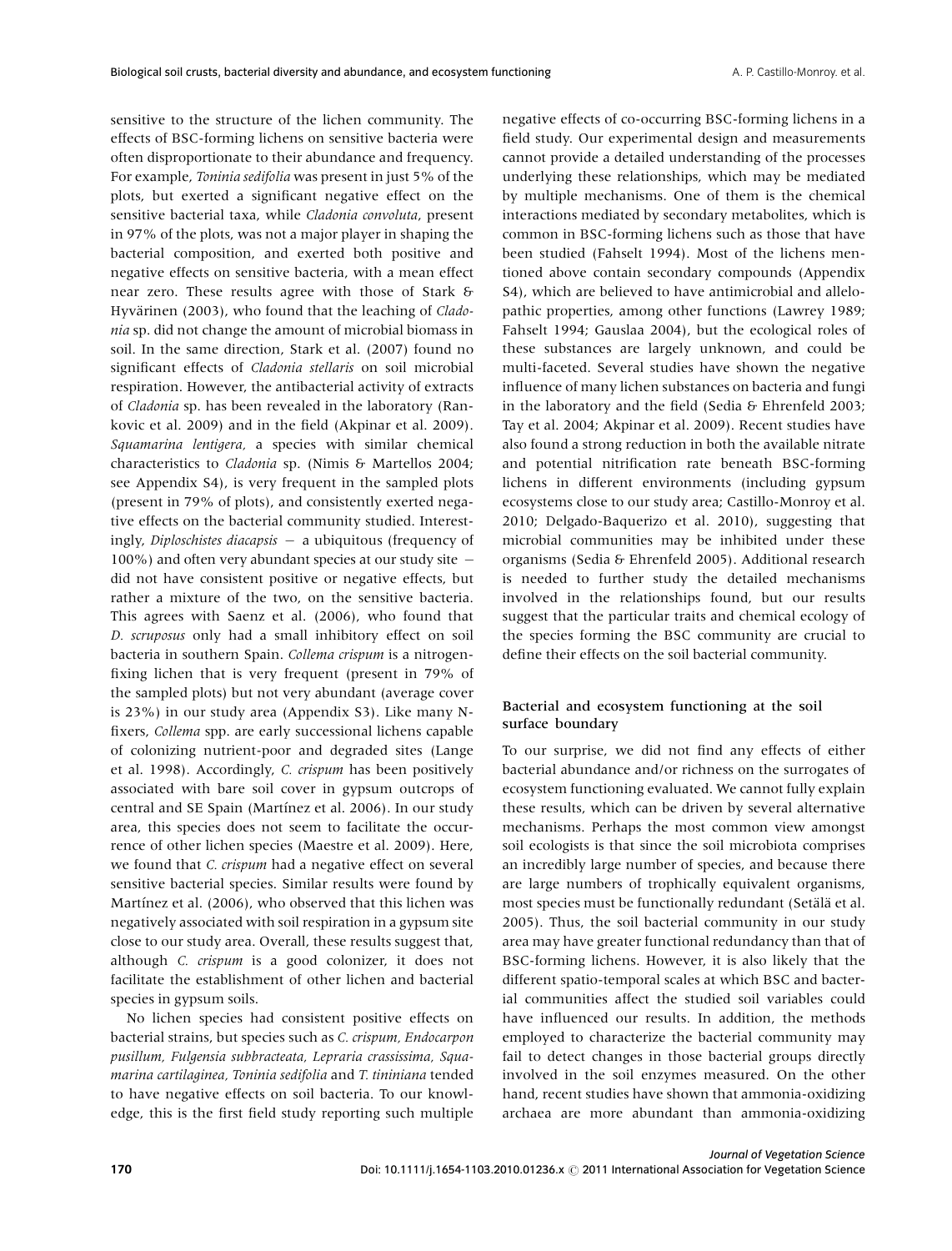bacteria in semi-arid soils (Leininger et al. 2006; Adair & Schwartz 2008), and the methods used were not able detect archaea species because of the general primers for eubacteria that were employed. Furthermore, molecular methods based on DNA cannot discriminate between active and dormant organisms (Bridge & Spooner 2001), lowering the resolution of the analysis to detect any relationship between bacterial richness and enzyme activity.

Overall, in our model, the richness of BSC-forming lichens was an important determinant of below-ground ecosystem functioning. As found in previous studies conducted with BSCs (Bowker et al. 2010b), we saw linear relationships between BSC richness and ecosystem functioning. This suggests that the relationship is predominantly consistent with the rivet hypothesis (i.e. each species has a unique role in an ecological system, and that the loss of species contributes toward the collapse of the system, therefore diminishing its function) rather than the redundancy hypothesis (i.e. species are functionally redundant, and to some degree the loss of some species may be compensated by other species) (Naeem et al. 2002). The sampling effect, whereby more diverse assemblages of species are more likely to contain a more highly functional species (Hooper et al. 2005), is inflated in randomly assembled experimental systems, but is unlikely to be strong in our data. Thus, we propose that the patterns we observed are due to complementarity in mechanistic contributions to a particular function.

# Conclusion

This study provides valuable insights about the functioning of semi-arid ecosystems where plant cover is spatially discontinuous and ecosystem function in plant interspaces is regulated by BSCs. These communities are crucial for the functioning of arid and semi-arid ecosystems, since they modulate changes in ecosystem functioning below ground and, as shown by our results, the soil bacterial community. The composition of BSCs had a direct effect on the structure of below-ground bacterial communities, affecting sensitive bacterial strains. The BSC-forming lichens exerted greater direct effects than soil bacteria on the surrogates of ecosystem functioning. Further, there may be fundamental differences regarding complementarity in these two communities, with the bacteria possibly being functionally redundant and the lichens being comparatively functionally singular. Thus, the explicit consideration of particular attributes (abundance/composition/richness) must occupy a major role when studying the effects of BSCs on microbial communities and ecosystem functioning. The study of diversity–ecosystem functioning relationships in plant communities has been a core research topic for vegetation scientists during the last decade. Most of the empirical research carried out on this topic has focused on grasslands and shrublands (Loreau et al. 2002; Hooper et al. 2005: Montès et al. 2008). This limits our ability to make confident generalizations on the functional role of biodiversity, and to extrapolate the results obtained so far to other communities (Giller et al. 2004). By focusing on BSCs, our results contribute to fill current gaps in our knowledge; they also add to the still scarce literature dealing with these organisms (Maestre et al. 2005, 2010; Bowker et al. 2010a), and provide new empirical evidence showing the importance of BSC richness as a driver of ecosystem functioning in semi-arid environments.

#### Acknowledgements

We thank Santiago Soliveres, Pablo García-Palacios, Monica García, Rebecca Mau, Patricia Alonso, María D. Puche, Juan Villa and Ignacio Conde, for their help in laboratory and fieldwork. We thank the owners of La Encomienda Mayor de Castilla estate for allowing us to work on their property. APC was supported by a PhD fellowship from the INTERCAMBIO (BIOCON06/105) project, funded by the Fundación BBVA. MAB was supported by a Juan de la Cierva contract from Spanish Ministerio de Ciencia e Innovación (MICINN), and by a Small Ecological Project Grant from the British Ecological Society (SEPG 23302883). FTM is supported by the European Research Council under the European Community's Seventh Framework Programme (FP7/2007-2013)/ERC Grant agreement no. 242658. This research was funded by an Early Career Project Grant from the British Ecological Society (ECPG 231/607). Additional support was provided by the Comunidad de Madrid (project GR/AMB/0932/2004), the MICINN (project CGL2008-00986-E/BOS) and the Fundación BBVA (INTERCAMBIO project).

#### References

- Adair, K.L. & Schwartz, E. 2008. Evidence that ammoniaoxidizing archaea are more abundant than ammoniaoxidizing bacteria in semiarid soil of northern Arizona, USA. Microbial Ecology 56: 420–426.
- Akpinar, A.U., Ozturk, S. & Sinirtas, M. 2009. Effects of some terricolous lichens (Cladonia rangiformis Hoffm., Pertigera neckerii Hepp ex Müll. Arg., Peltigera rufescens (Weiss) Humb.) on soil bacteria in natural conditions. Plant Soil and Environment 55: 154–158.
- Bardgett, R.D., Bowman, W.D., Kaufmann, R. & Schmidt, S.K. 2005. A temporal approach to linking aboveground and belowground ecology. Trends in Ecology  $\mathcal{C}$  Evolution 20: 634–641.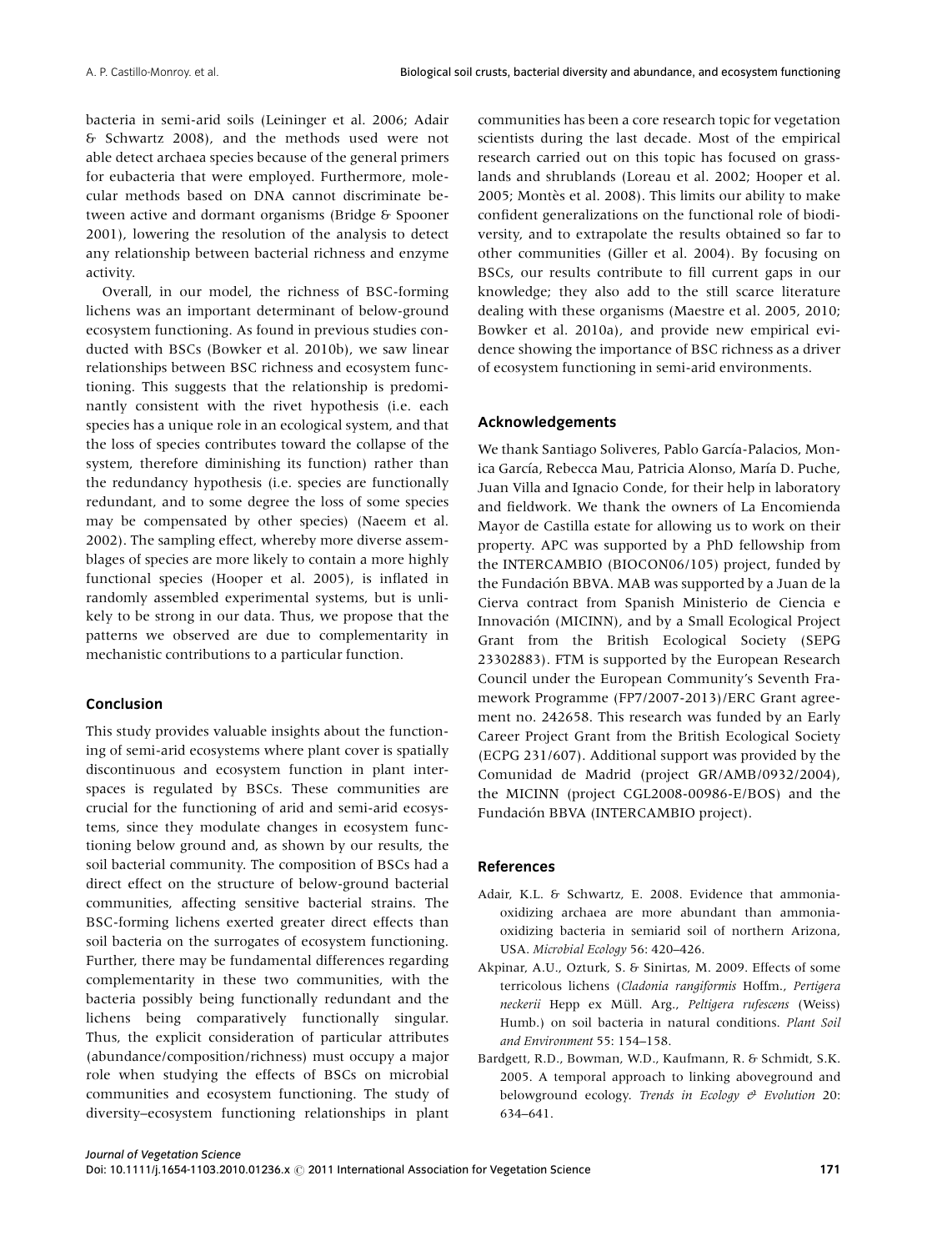- Belnap, J. & Gillete, D.A. 1998. Vulnerability of desert biological soil crust to wind erosion: the influence of crust development, soil texture, and disturbance. Journal of Arid Environments 39: 133–142.
- Belnap, J. & Lange, O.L. 2003. Biological soil crusts: structure, function and management. Springer, Berlin, DE.
- Belnap, J., Hawkes, C.V. & Firestone, M.K. 2003. Boundaries in miniature: two examples from soil. BioScience 53: 737–794.
- Belnap, J., Welter, J.R., Grimm, N.B., Barger, N. & Ludwig, J.A. 2005. Linkages between microbial and hydrologic processes in arid and semiarid watersheds. Ecology 86: 298–307.
- Bonkowski, M. & Roy, J. 2005. Soil microbial diversity and soil functioning affect competition among grasses in experimental microcosms. Oecologia 143: 232–240.
- Bowker, M.A., Belnap, J., Davidson, D.W. & Goldstein, H. 2006. Correlates of biological soil crust abundance across a continuum of spatial scales: support for a hierarchical conceptual model. Journal of Applied Ecology 43: 152–163.
- Bowker, M.A., Johnson, N.C., Belnap, J. & Koch, G. 2008. Short-term monitoring of aridland lichen cover and biomass using photography and fatty acids. Journal of Arid Environments 72: 869–878.
- Bowker, M.A., Maestre, F.T. & Escolar, C. 2010a. Biological crusts as a model system for examining the biodiversity– ecosystem function relationship in soils. Soil Biology  $e^{\mu}$ Biochemistry 42: 405–417.
- Bowker, M.A., Soliveres, S. & Maestre, F.T. 2010b. Competition increases with abiotic stress and regulates the diversity of biological soil crusts. Journal of Ecology 98: 551–560.
- Bridge, P. & Spooner, B. 2001. Soil fungi: diversity and detection. Plant and Soil 232: 147–154.
- Castillo-Monroy, A.P., Maestre, F.T., Delgado-Baquerizo, M. & Gallardo, A. 2010. Biological soil crusts modulate nitrogen availability in semi-arid ecosystems: insights from a Mediterranean grassland. Plant and Soil 333: 21–34.
- De Deyn, G.B., Raaijmakers, C.E. & van Ruijven, J. 2004. Plant species identity and diversity effects on different trophic levels of nematodes in the soil food web. Oikos 160: 576–586.
- Delgado-Baquerizo, M., Castillo-Monroy, A.P., Maestre, F.T. & Gallardo, A. 2010. Plants and biological soil crusts modulate the dominance of N forms in a semi-arid grassland. Soil Biology & Biochemistry 42: 376–378.
- Dick, R.P. 1994. Soil enzyme activities as indicators of soil quality. In: Doran, J.V., Colleman, D.C., Bezdicek, D.F. & Stewart, B.A. (eds.) Defining soil quality for a sustainable environment. pp. 107–124. Soil Science Society of America, Madison, WI, US.
- Fahselt, D. 1994. Secondary biochemistry of lichens. Symbiosis 16: 117–165.
- Fierer, N., Jackson, J.A., Vilgalys, R. & Jackson, R.B. 2005. Assessment of soil microbial community structure by use of taxon-specific quantitative PCR assays. Applied and Environmental Microbiology 71: 4117–4120.
- Forney, L.J., Zhou, X. & Brown, C.J. 2004. Molecular microbial ecology: land of the one-eyed king. Current Opinion in Microbiology 7: 210–220.
- García-Pichel, F., López-Cortéz, A. & Nübel, U. 2001. Phylogenetic and morphological diversity of cyanobacteria in soil desert crusts from the Colorado Plateau. Applied and Environmental Microbiology 67: 1902–1910.
- Gauslaa, Y. 2004. Lichen palatability depends on investments in herbivore defense. Oecologia 143: 94–105.
- Gelsomino, A., Keijzer-Wolters, A.C., Cacco, G. & van Elsas, J.D. 1999. Assessment of bacterial community structure in soil by polymerase chain reaction and denaturing gradient gel electrophoresis. Journal of Microbiological Methods 38: 1–15.
- Giller, P.S., Hillebrand, H., Berninger, U.G., Gessner, M.O., Hawkins, S., Inchausti, P., Inglis, C., Leslie, H., Malmqvist, B., Monaghan, M.T., Morin, P.J. & O'Mullan, G. 2004. Biodiversity effects on ecosystem functioning: emerging issues and their experimental test in aquatic environments. Oikos 104: 423–436.
- Goslee, S.C. & Urban, D.L. 2007. The Ecodist package for dissimilarity-based analysis of ecological data. Journal of Statistical Software 22: 1–19.
- Gundlapally, S.R. & Garcia-Pichel, F. 2006. The community and phylogenetic diversity of biological soil crusts in the Colorado Plateau studied by molecular fingerprinting and intensive cultivation. Microbial Ecology 52: 345–357.
- Hooper, D.U., Chapin, F.S., Ewel, J.J., Hector, A., Inchausti, P., Lavorel, S., Lawton, H., Lodge, D.M., Loreau, M., Naeem, S., Schmid, B., Setälä, H., Symstad, A.J., Vandermeer, J. & Wardle, D.A. 2005. Effects of biodiversity on ecosystem functioning: a consensus of current knowledge. Ecological Monographs 75: 3–35.
- Johnson, S.L., Charles, R., Budinoff, C.R., Belnap, J. & Garcia-Pichel, F. 2005. Relevance of ammonium oxidation within biological soil crust communities. Environmental Microbiology 7: 1–12.
- Kinzig, A., Pacala, S. & Tilman, D. 2002. The functional consequences of biodiversity: empirical progress and theoretical extensions. Princeton University Press, NJ, US.
- Lange, O.L., Belnap, J. & Reichenberger, H. 1998. Photosynthesis of the cyanobacterial soil-crust lichen Collema tenax from arid lands in southern Utah, USA: role of water content on light and temperature responses of  $CO<sub>2</sub>$ exchange. Functional Ecology 12: 195–202.
- Lawrey, J.D. 1989. Lichen secondary compounds: evidence for a correspondence between antiherbivore and antimicrobial function. Bryologist 92: 326–328.
- Leininger, S., Urich, T., Schloter, M., Schwark, L., Qi, J., Nicol, G.W., Prosser, J.L., Schuster, S.C. & Schleper, C. 2006. Archaea predominant among ammonia-oxidizing prokaryotes in soil. Nature 422: 802–809.
- Loreau, M., Naeem, S. & Inchausti, P. 2002. Biodiversity and ecosystem functioning: synthesis and perspectives. Oxford University Press, Oxford, UK.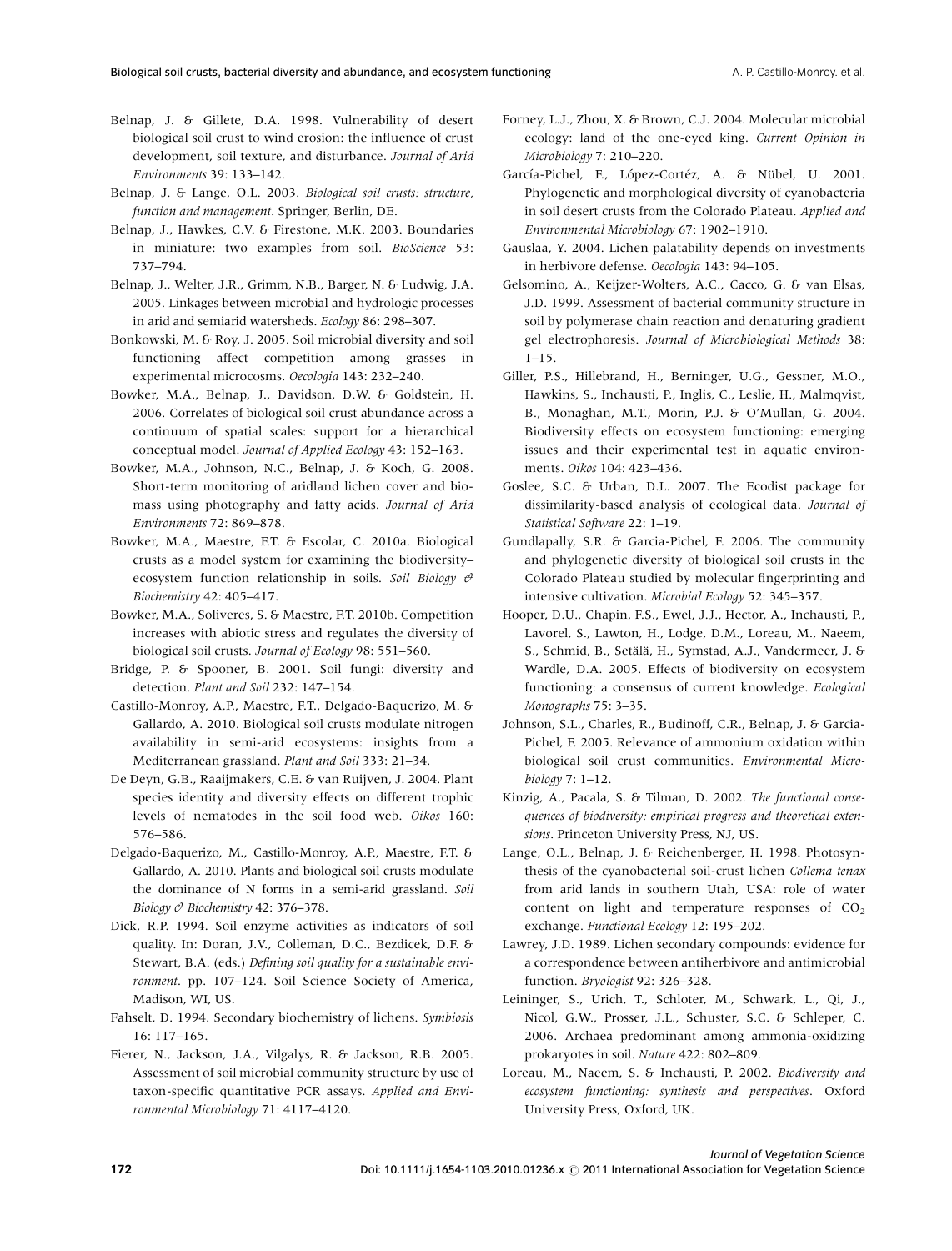- Lorenzo, P., Rodriguez-Echeverria, S., González, L. & Freitas, H. 2010. Effect of invasive Acacia dealbata Link on soil microorganisms as determined by PCR-DGGE. Applied Soil Ecology 44: 245–251.
- Maestre, F.T. & Cortina, J. 2003. Small-scale spatial variation in soil  $CO<sub>2</sub>$  efflux in a Mediterranean semiarid steppe. Applied Soil Ecology 23: 199–209.
- Maestre, F.T., Escudero, A., Martinez, I., Guerrero, C. & Rubio, A. 2005. Does spatial pattern matter to ecosystem functioning? Insights from biological soil crust. Functional Ecology 19: 566–573.
- Maestre, F.T., Escolar, C., Martinez, I. & Escudero, A. 2008. Are soil lichen communities structured by biotic interactions? A null model analysis. Journal of Vegetation Science 19: 261–266.
- Maestre, F.T., Martínez, I., Escolar, C. & Escudero, A. 2009. On the relationship between abiotic stress and co-occurrence patterns: an assessment at the community level using soil lichen communities and multiple stress gradients. Oikos 118: 1015–1022.
- Maestre, F.T., Bowker, M.A., Escolar, C., Puche, M.D., Soliveres, S., Mouro, S., García-Palacios, P., Castillo-Monroy, A.P., Martínez, I. & Escudero, A. 2010. Do biotic interactions modulate ecosystem functioning along abiotic stress gradients? Insights from semi-arid Mediterranean plant and biological soil crust communities. Philosophical Transactions of the Royal Society of London B 365: 2057–2070.
- Makoi, J.H.J.R. & Ndakidemi, P.A. 2008. Selected soil enzymes: examples of their potential roles in the ecosystem. African Journal of Biotechnology 7: 181–191.
- Martínez, I., Escudero, A., Maestre, F.T., De la Cruz, A., Guerrero, C. & Rubio, A. 2006. Small-scale patterns of abundance of mosses and lichens forming biological soil crusts in two semi-arid gypsum environments. Australian Journal of Botany 54: 339–348.
- McCune, B. & Grace, J.B. 2002. Analysis of ecological communities. MjM software design, Gleneden Beach, OR, US.
- Montès, N., Maestre, F.T., Ballini, C., Baldy, V., Gauquelin, T., Planquette, M., Greff, S., Dupouyet, S. & Perret, J.B. 2008. On the relative importance of the effects of selection and complementarity as drivers of diversity–productivity relationships in Mediterranean shrublands. Oikos 117: 1345–1350.
- Muyzer, G. & Smalla, K. 1998. Application of denaturing gradient gel electrophoresis (DGGE) and temperature gradient gel electrophoresis (TGGE) in microbial ecology. Antonie van Leeuwenhoek 73: 127–141.
- Naeem, S., Loreau, M. & Inchausti, P. 2002. Biodiversity and ecosystem functioning: the emergence of a synthetic ecological framework. In: Loreau, M., Naeem, S. & Inchussti, P. (eds.) Biodiversity and ecosystem functioning. Oxford University Press, New York, NY, US.
- Nannipieri, P., Ceccanti, B., Cervelli, S. & Matarese, E. 1980. Extraction of phosphatase, urease, protease, organic carbon, and nitrogen from soil. Soil Science Society of America Journal 44: 1011–1016.
- Nimis, P.L. & Martellos, S. 2004. Keys to the lichens of Italy. I. Terricolous species. Edizioni Goliardiche, Trieste, IT.
- Øvreås, L., Forney, L., Daae, F.L. & Torsvik, V. 1997. Distribution of bacterioplankton in meromictic Lake Sælenvannet, as determined by denaturing gradient gel electrophoresis of PCR-amplified gene fragments coding for 16S rRNA. Applied and Environmental Microbiology 63: 3367–3373.
- Pimm, S.L. 1984. The complexity and stability of ecosystems. Nature 307: 321–326.
- Porazinska, D.L., Bardgett, R.D., Postma-Blaauw, M.B., Hunt, H.W., Parsons, A.N., Seastedt, T.R. & Wall, D.M. 2003. Relationships at the aboveground–belowground interface: plants, soil biota and soil processes. Ecological Monographs 73: 377–395.
- Rankovic, B., Misic, M. & Sukdolak, S. 2009. Antimicrobial activity of extracts of the lichens Cladonia furcata, Parmelia caperata, Parmelia pertusa, Hypogymnia physodes and Umbilicaria polyphylla. Biologia 64: 53–58.
- Reed, H.E. & Martiny, J.B. 2007. Testing the functional significance of microbial composition in natural communities. FEMS Microbiology Ecology 62: 161–170.
- Reynolds, R., Belnap, J., Reheis, M., Lamothe, P. & Luiszer, F. 2001. Aeolian dust in Colorado Plateau soils: nutrient inputs and recent change in source. Proceedings of the National Academy of Sciences USA 98: 7123–7127.
- Saenz, M.T., Garcia, M.D. & Rowe, J.G. 2006. Antimicrobial activity and phytochemical studies of some lichens from south of Spain. Fitoterapia 77: 156–159.
- Sedia, E.G. & Ehrenfeld, J.G. 2003. Lichens and mosses promote alternate stable plant communities in the New Jersey Pinelands. Oikos 100: 447–458.
- Sedia, E.G. & Ehrenfeld, J.G. 2005. Soil respiration and potential nitrogen mineralization in lichen, mosses and grass-dominated areas of the New Jersey Pinelands. Oecologia 144: 137–147.
- Setälä, H., Berg, M.P. & Jones, T.H. 2005. Trophic structure and functional redundancy in soil communities. In: Bardgett, R.D., Usher, M.B. & Hopkind, D.W. (eds.) Biological diversity and function in soil. pp. 236–249. Cambridge University Press, Cambridge, UK.
- Shipley, B. 2002. Cause and correlation in biology: A user's guide to path analysis, structural equations and causal inference. Cambridge University Press, Cambridge, UK.
- Smouse, P.E., Long, J.C. & Sokal, R.R. 1986. Multiple regression and correlation extensions of the Mantel test of matrix correspondence. Systematic Zoology 35: 627–632.
- Soule, T., Anderson, I.J., Johnson, S.L, Bates, S.T. & Garcia-Pichel, F. 2009. Archaeal populations in biological soil crusts from arid lands in North America. Soil Biology  $\theta$ Biochemistry 41: 2069–2074.
- Stark, S. & Hyvärinen, M. 2003. Are phenolics leaching from the lichen Cladina stellaris sources of energy rather than allelopathic agents for soil microorganisms? Soil Biology  $\theta$ Biochemistry 35: 1381–1385.